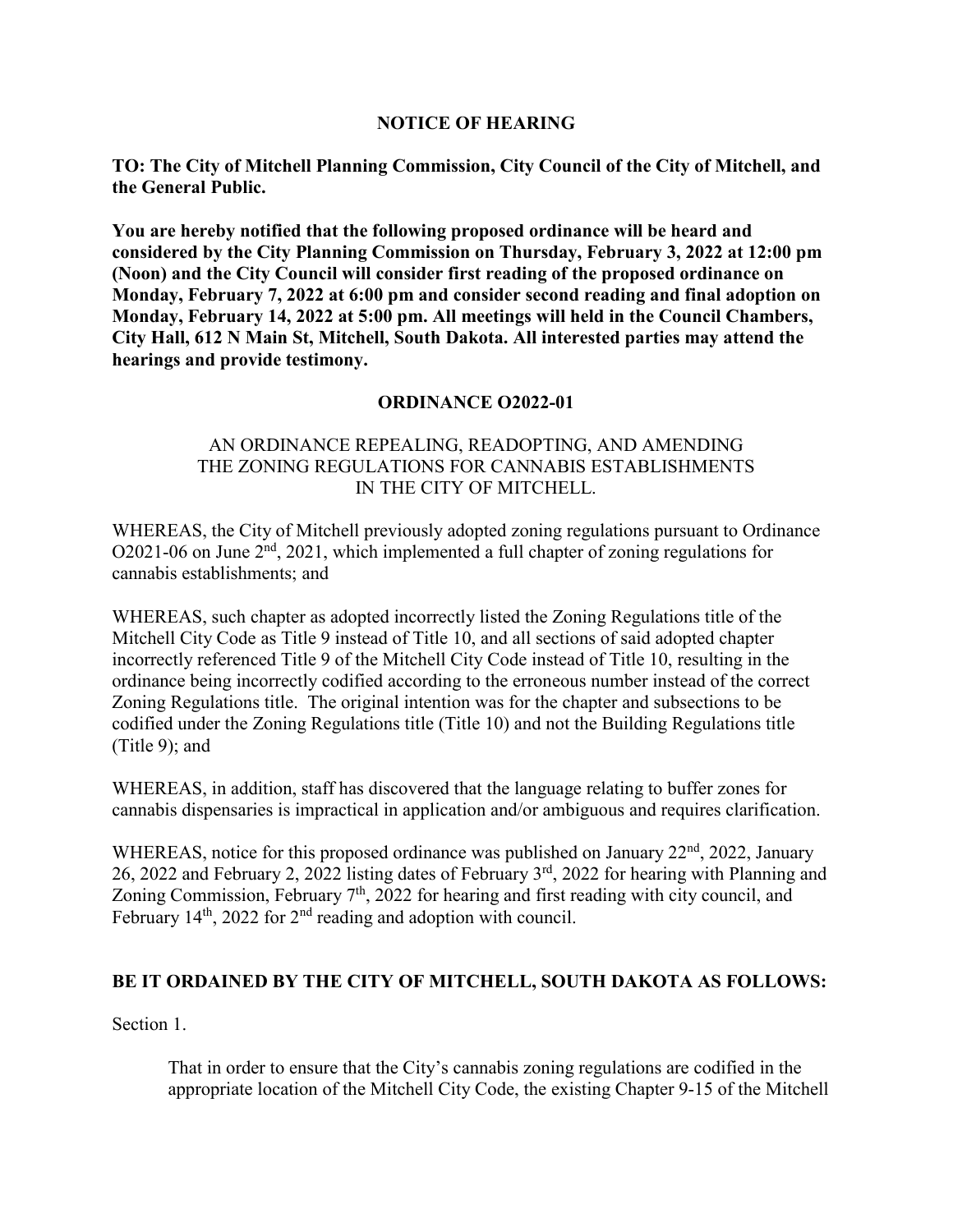City Code is hereby REPEALED and RE-ADOPTED in its entirety as Chapter 15 of Title 10 to read as follows:

"Chapter 15 – Cannabis Establishments

10-15-1: Intent:

In order to minimize the negative effects cannabis establishments have on adjacent land uses, and to promote the public health, safety and general welfare of the city, the city council adopts the following regulations, recognizing that it has a great interest in the present and future character of the city's residential and commercial neighborhoods. Adoption of these regulations is not intended to unreasonably restrict the opportunity of cannabis establishments to locate in the city, but is for the purpose of preventing a concentration of certain cannabis establishments in any one area.

10-15-2: Definitions:

Unless an alternative definition is explicitly stated in this section, this chapter utilizes the definitions for cannabis related terms which are defined by SDCL 34-20G-1.

BLIGHTED AREA: an area characterized by traits such as dilapidation, overcrowding, deterioration, dangerous structures, unsanitary, inadequate infrastructure, nuisance, or other factors which inhibit the growth and development of an area.

CANNABIS (or MARIJUANA): all parts of any plant of the genus cannabis, whether growing or not, in its natural and unaltered state, except for drying or curing and crushing or crumbling. The term includes an altered state of marijuana absorbed into the human body. The term does not include fiber produced from the mature stalks of such plant, or oil or cake made from the seeds of such plant. The term does not include the plant Cannabis sativa L. and any part of that plant, including the seeds thereof and all derivatives, extracts, cannabinoids, isomers, acids, salts, and salts of isomers, whether growing or not, with a delta-9 tetrahydrocannabinol concentration of not more than threetenths of one percent on a dry weight basis.

CANNABIS CULTIVATION FACILITY: a legally licensed entity that acquires, possesses, cultivates, delivers, transfers, transports, supplies, or sells cannabis and related supplies to a cannabis establishment.

CANNABIS DISPENSARY: a legally licensed entity that acquires, possesses, stores, delivers, transfers, transports, sells, supplies, or dispenses cannabis, cannabis products, paraphernalia, or related supplies and educational materials.

CANNABIS PRODUCT MANUFACTURING FACILITY: a legally licensed entity that acquires, possesses, manufactures, delivers, transfers, transports, supplies, or sells cannabis products to a cannabis dispensary.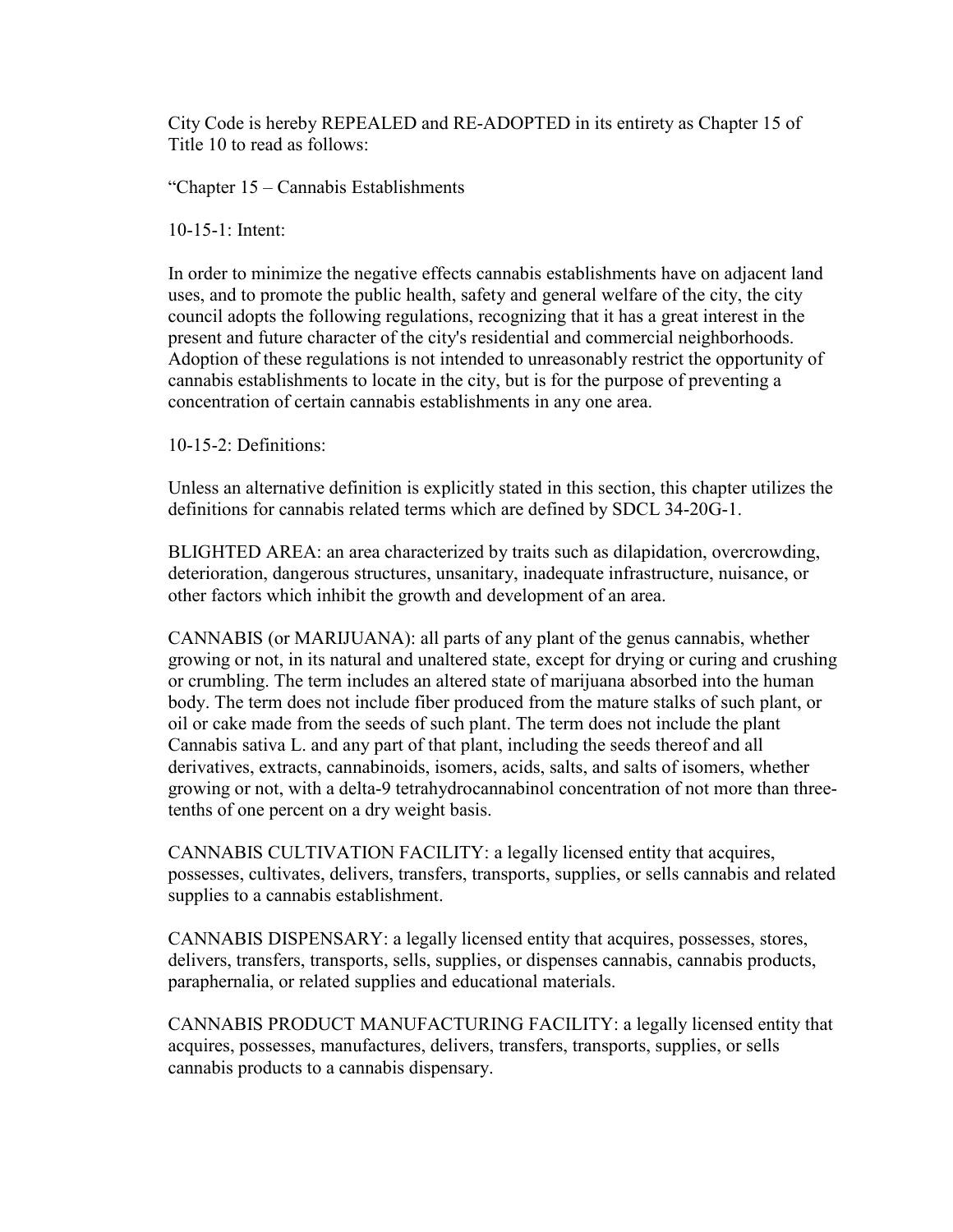CANNABIS TESTING FACILITY: a legally licensed entity legally authorized to analyze the safety and potency of cannabis.

CANNABIS ESTABLISHMENT: a cannabis cultivation facility, a cannabis testing facility, a cannabis product manufacturing facility, or a cannabis dispensary.

MENTAL HEALTH FACILITY: an entity engaged in diagnosing, treating, caring for, or counseling people requiring mental health services, including substance abuse disorders, but which does not regularly provide other types of personal health services.

NON-LICENSED CANNABIS ESTABLISHMENT: an entity which would otherwise meet the definition of a cannabis establishment but which is not legally licensed.

10-15-3: Regulations Relating to Cannabis Cultivation Facilities:

No cannabis cultivation facility shall be owned or operated at a location within the city's zoning jurisdiction except as provided by this section. A cannabis cultivation facility shall be considered a permitted use in the following districts: HB highway oriented business district; TWC transportation, warehousing, and commercial district; and I industrial district. A cannabis cultivation facility shall be considered a conditional use in the following districts: CB central business district.

10-15-4: Regulations Relating to Cannabis Testing Facilities:

No cannabis testing facility shall be owned or operated at a location within the city's zoning jurisdiction except as provided by this section. A cannabis testing facility shall be considered a permitted use in the following districts: HB highway oriented business district; TWC transportation, warehousing, and commercial district; and I industrial district. A cannabis testing facility shall be considered a conditional use in the following districts: CB central business district.

10-15-5: Regulations Relating to Cannabis Product Manufacturing Facilities:

No cannabis product manufacturing facility shall be owned or operated at a location within the city's zoning jurisdiction except as provided by this section. A cannabis product manufacturing facility shall be considered a permitted use in the following districts: HB highway oriented business district; TWC transportation, warehousing, and commercial district; and I industrial district. A cannabis product manufacturing facility shall be considered a conditional use in the following districts: CB central business district.

10-15-6: Regulations Relating to Cannabis Dispensaries:

A. No cannabis dispensary shall be owned or operated at a location within the city's zoning jurisdiction except as provided by this section. A cannabis dispensary shall be considered a permitted use in the following districts: HB highway oriented business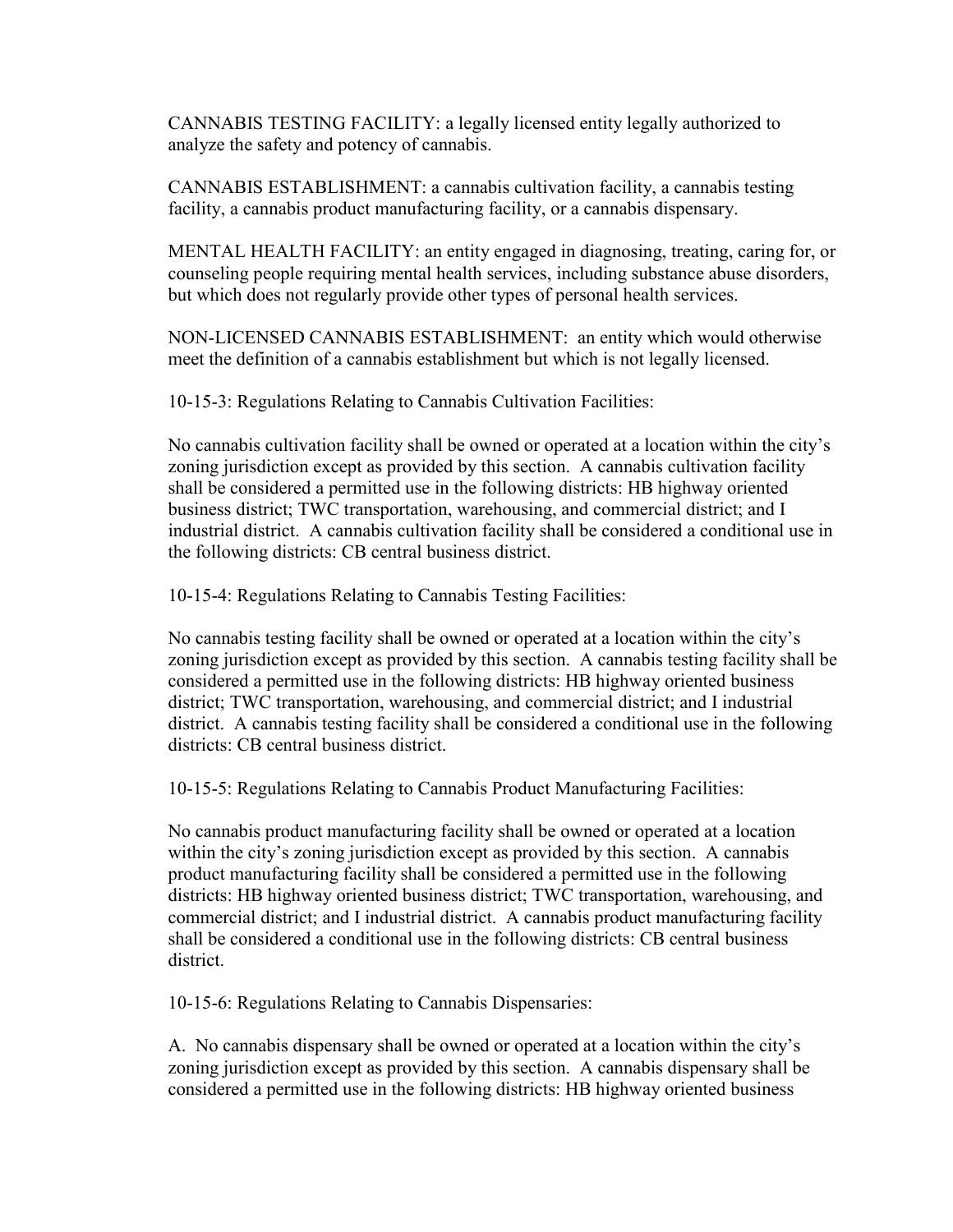district; TWC transportation, warehousing, and commercial district; and I industrial district. A cannabis dispensary shall be considered a conditional use in the following districts: CB central business district.

B. No cannabis dispensary shall operate within three hundred feet (300') of an educational institution, religious institution, childcare center (excluding family residential childcare), preschool, nursery, detention facility, or mental health facility. No cannabis dispensary shall operate within one thousand feet (1,000') of another cannabis dispensary. Distances shall be measured from the closest point of the property lines but excluding public rights of way. Such buffer distance requirements may be waived via the variance process so long as the zoning district for the proposed location would be allowed if the applicable buffer distance requirement were waived.

10-15-7: Additional Variance and Conditional Use Factors for Cannabis Establishments:

In addition to any other factor which may be properly considered in the grant or denial of a variance or conditional use permit, the following factors shall be relevant for variance and conditional use requests relating to cannabis establishments:

- 1. That the proposed land use is consistent with the intent of this chapter and will not be contrary to public interest or injurious to nearby properties.
- 2. That the proposed land use will not cause or contribute to the formation or expansion of blighted area.
- 3. That all applicable ordinances and regulations will be observed.

10-15-8: Prohibited Districts for Cannabis Establishments:

A. All types of cannabis establishments are prohibited in the following districts: all R residential districts, NS neighborhood shopping, PL public lands and institutions district, CN conservation district, UD urban development district, and all PUD planned unit development districts.

B. All non-licensed cannabis establishments are prohibited in all zoning districts."

## Section 2.

That Section 10-15-6(B) as listed above (previously codified as Section 9-15-6(B)) be further AMENDED by removing the words "but excluding public rights of way" so as to read as follows:

B. No cannabis dispensary shall operate within three hundred feet (300') of an educational institution, religious institution, childcare center (excluding family residential childcare), preschool, nursery, detention facility, or mental health facility. No cannabis dispensary shall operate within one thousand feet (1,000') of another cannabis dispensary. Distances shall be measured from the closest point of the property lines. Such buffer